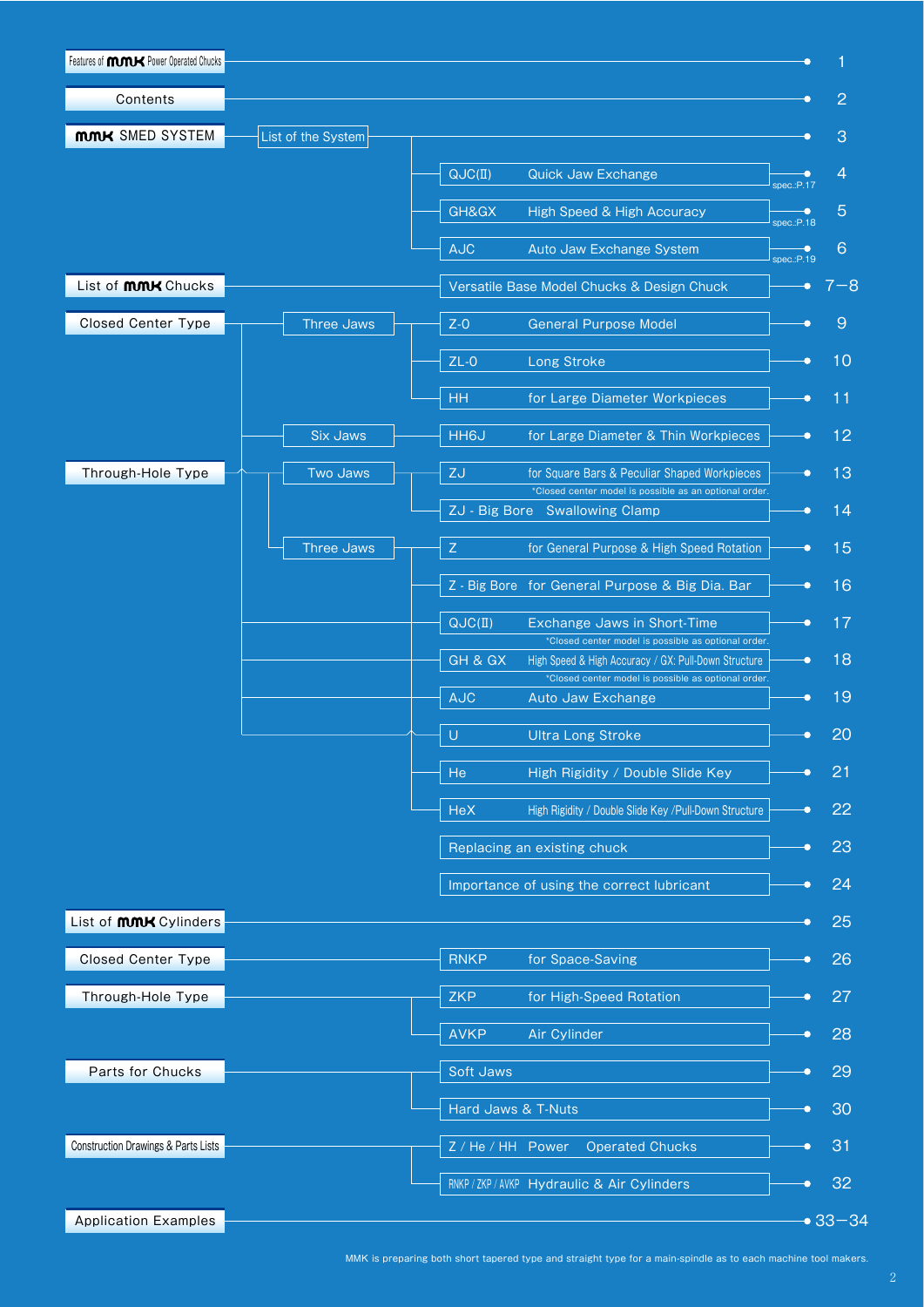## List of **MMK** Chucks

|                           |                                 | <b>MMK</b> Chucks Line-up                                 |                       |                |                                                         |                       |                     |                                                                                                                                                                                                                 |                                |  |                            |                 |                                 |
|---------------------------|---------------------------------|-----------------------------------------------------------|-----------------------|----------------|---------------------------------------------------------|-----------------------|---------------------|-----------------------------------------------------------------------------------------------------------------------------------------------------------------------------------------------------------------|--------------------------------|--|----------------------------|-----------------|---------------------------------|
|                           | Characteristics                 | Versatile Base Model Chucks<br>$Z$ ZL ZJ GH GX He HH M RS |                       |                |                                                         |                       |                     |                                                                                                                                                                                                                 | Characteristics                |  |                            |                 |                                 |
|                           |                                 |                                                           |                       |                |                                                         |                       |                     |                                                                                                                                                                                                                 |                                |  |                            |                 |                                 |
|                           | <b>High-Rigidity</b>            |                                                           |                       |                |                                                         |                       |                     | $\circ \circ \circ \circ \circ$                                                                                                                                                                                 |                                |  |                            |                 | <b>High-Rigidity</b>            |
|                           | <b>High-Speed Rotation</b>      |                                                           |                       |                | O<br>O                                                  |                       |                     |                                                                                                                                                                                                                 |                                |  |                            |                 | <b>High-Speed Rotation</b>      |
|                           | <b>High-Accuracy</b>            |                                                           |                       |                | $\circlearrowright$<br>$\circ$                          |                       |                     |                                                                                                                                                                                                                 |                                |  |                            |                 | <b>High-Accuracy</b>            |
|                           | Large-Sized                     |                                                           |                       |                |                                                         |                       | О                   |                                                                                                                                                                                                                 |                                |  |                            |                 | Large-Sized                     |
|                           | <b>General Purpose Model</b>    | 0                                                         |                       |                |                                                         |                       |                     |                                                                                                                                                                                                                 |                                |  |                            |                 | <b>General Purpose Model</b>    |
|                           | Numbers of Jaw                  |                                                           | $3 \mid 3$            | $\overline{2}$ | $\mathbf{3}$<br>3                                       | $\mathbf{3}$          | $\mathbf{3}$        | $\mathbf{3}$<br>3                                                                                                                                                                                               |                                |  |                            |                 | Numbers of Jaw                  |
|                           | Long-Stroke                     |                                                           | O                     |                |                                                         |                       |                     | $\bigcirc$<br>$\circ$                                                                                                                                                                                           | Sealed Chuck                   |  | KW4J                       |                 | Long-Stroke                     |
|                           | Ultra-Long-Stroke               |                                                           |                       |                |                                                         |                       |                     |                                                                                                                                                                                                                 | (Waterproof & Chips-Proof)     |  | (Two Motion Chuck)         |                 | Ultra-Long-Stroke               |
|                           | High-Repeatability Jaw Exchange |                                                           |                       |                | $\circ$<br>$\bigcirc$                                   |                       |                     |                                                                                                                                                                                                                 |                                |  |                            |                 | High-Repeatability Jaw Exchange |
|                           | Two by Two Driving Force        |                                                           |                       |                |                                                         |                       |                     |                                                                                                                                                                                                                 |                                |  |                            | ᠊ᠧ              | Two by Two Driving Force        |
|                           | <b>Auto Jaw Exchange</b>        |                                                           |                       |                |                                                         |                       |                     |                                                                                                                                                                                                                 |                                |  |                            |                 | Auto Jaw Exchange               |
|                           | <b>Quick Jaw Exchange</b>       |                                                           |                       |                |                                                         |                       |                     |                                                                                                                                                                                                                 |                                |  |                            | uliarity        | <b>Quick Jaw Exchange</b>       |
| Peculiarity · Function    | Sealed                          |                                                           |                       |                |                                                         |                       |                     |                                                                                                                                                                                                                 |                                |  |                            |                 | Sealed                          |
|                           | Stationary / non-rotation       |                                                           |                       |                |                                                         |                       |                     |                                                                                                                                                                                                                 |                                |  |                            | <b>Function</b> | Stationary / non-rotation       |
|                           | Compensating                    |                                                           |                       |                |                                                         |                       |                     |                                                                                                                                                                                                                 | AJC<br>(Auto Jaw Exchange)     |  | PS<br>(Power Swing Chuck)  |                 | Compensating                    |
|                           | <b>Slant Pull-Down</b>          |                                                           |                       |                | C                                                       |                       |                     |                                                                                                                                                                                                                 |                                |  |                            |                 | <b>Slant Pull-Down</b>          |
|                           | <b>Swing Pull-Down</b>          |                                                           |                       |                |                                                         |                       |                     |                                                                                                                                                                                                                 |                                |  |                            |                 | <b>Swing Pull-Down</b>          |
|                           | Power-bar Pull-Down             |                                                           |                       |                |                                                         |                       |                     |                                                                                                                                                                                                                 |                                |  |                            |                 | Power-bar Pull-Down             |
|                           | <b>Swivel Pull-Down</b>         |                                                           |                       |                |                                                         |                       |                     |                                                                                                                                                                                                                 |                                |  |                            |                 | <b>Swivel Pull-Down</b>         |
|                           | <b>Vertical Pull-Down</b>       |                                                           |                       |                |                                                         |                       |                     |                                                                                                                                                                                                                 |                                |  |                            |                 | <b>Vertical Pull-Down</b>       |
|                           | <b>Steel Body</b>               | $\circ$                                                   | $\circ$               | $\bigcirc$     | $\circ$<br>$\circ$                                      | $\circ$               | $\bigcirc$          | $\bigcirc$<br>O                                                                                                                                                                                                 |                                |  |                            |                 | <b>Steel Body</b>               |
|                           | <b>Outer Gripping</b>           | $\circ$                                                   | $\circ$               | $\circ$        | $\circ$<br>$\circ$                                      | $\circ$               | $\circ$             | $\circ$<br>$\bigcirc$                                                                                                                                                                                           |                                |  |                            |                 | <b>Outer Gripping</b>           |
|                           | Lining                          |                                                           | O O                   | $\circ$        | $\circ$                                                 | $\circ$               |                     | $\circ$ $\circ$<br>$\bigcirc$                                                                                                                                                                                   |                                |  |                            |                 | Lining                          |
|                           | for Coolant-Through             |                                                           |                       |                | $\circ \circ \circ \circ \circ \circ \circ \circ \circ$ |                       |                     |                                                                                                                                                                                                                 | QJC<br>(Quick Jaw Exchange)    |  | PG<br>(Swing & Centering)  |                 | for Coolant-Through             |
| Appli                     | for Turning                     |                                                           |                       |                | 0 0 0 0 0 0 0 0                                         |                       |                     |                                                                                                                                                                                                                 |                                |  |                            | Appl            | for Turning                     |
| ication                   | for Milling & Drilling          | $\circ$                                                   | $\bigcirc$            | $\bigcirc$     | $\bigcirc$                                              | $\circ$<br>$\bigcirc$ |                     | O                                                                                                                                                                                                               |                                |  |                            | ication         | for Milling & Drilling          |
|                           | for Robot-Loader                |                                                           |                       |                |                                                         |                       |                     |                                                                                                                                                                                                                 |                                |  |                            |                 | for Robot-Loader                |
|                           | <b>Closed Center</b>            | $\bigcirc$                                                |                       | $\bigcirc$     | $\circ$<br>$\circ$                                      | $\circ$               |                     | $\bigcirc$<br>$\bigcirc$                                                                                                                                                                                        |                                |  |                            |                 | <b>Closed Center</b>            |
|                           | Thru-Hole                       |                                                           | $\circ$   $\circ$     | $\bigcirc$     | О<br>$\circ$                                            |                       | $\circ$             |                                                                                                                                                                                                                 |                                |  |                            |                 | Thru-Hole                       |
|                           | Serration Jaw                   |                                                           | $\bigcirc$ $\bigcirc$ | O              |                                                         | O                     | $\circlearrowright$ |                                                                                                                                                                                                                 |                                |  |                            |                 | Serration Jaw                   |
|                           | Cross-Key Jaw                   |                                                           |                       |                | O<br>O                                                  |                       |                     | $\circ$<br>O                                                                                                                                                                                                    |                                |  |                            |                 | Cross-Key Jaw                   |
|                           | Special formed Jaw & Others     |                                                           |                       |                |                                                         |                       |                     |                                                                                                                                                                                                                 | U Chuck<br>(Ultra Long Stroke) |  | PBH<br>(Pull-down & Guide) |                 | Special formed Jaw & Others     |
|                           | Double Slide Master Jaw         |                                                           |                       |                |                                                         | О                     |                     |                                                                                                                                                                                                                 |                                |  |                            |                 | Double Slide Master Jaw         |
|                           | Wedge                           |                                                           | $\circ$ $\circ$       | $\bigcirc$     | $\circ$<br>$\bigcirc$                                   | $\circ$               | $\circ$             |                                                                                                                                                                                                                 |                                |  |                            | Structure       | Wedge                           |
| Structure · Specification | Scroll                          |                                                           |                       |                |                                                         |                       |                     | $\bigcirc$<br>$\cup$                                                                                                                                                                                            |                                |  |                            |                 | Scroll                          |
|                           | Cam Lever                       |                                                           |                       |                |                                                         |                       |                     |                                                                                                                                                                                                                 |                                |  |                            | Specification   | Cam Lever                       |
|                           | Finger                          |                                                           |                       |                |                                                         |                       |                     |                                                                                                                                                                                                                 |                                |  |                            |                 | Finger                          |
|                           | Cam Slot                        |                                                           |                       |                |                                                         |                       |                     |                                                                                                                                                                                                                 |                                |  |                            |                 | Cam Slot                        |
|                           | Power Bar                       |                                                           |                       |                |                                                         |                       |                     |                                                                                                                                                                                                                 |                                |  |                            |                 | Power Bar                       |
|                           | <b>Power Swing</b>              |                                                           |                       |                |                                                         |                       |                     |                                                                                                                                                                                                                 | <b>USS</b>                     |  | <b>STC</b>                 |                 | <b>Power Swing</b>              |
|                           | Rack & Pinion                   |                                                           |                       |                |                                                         |                       |                     |                                                                                                                                                                                                                 | (Small-sized Chuck)            |  | (Fixed Chuck for VMC)      |                 | Rack & Pinion                   |
|                           | <b>Hydraulic Motor Drive</b>    |                                                           |                       |                |                                                         |                       |                     |                                                                                                                                                                                                                 |                                |  |                            |                 | <b>Hydraulic Motor Drive</b>    |
|                           | <b>Build-in Cylinder</b>        |                                                           |                       |                |                                                         |                       |                     |                                                                                                                                                                                                                 |                                |  |                            |                 | <b>Build-in Cylinder</b>        |
|                           | <b>Corresponding Sizes</b>      |                                                           |                       |                |                                                         |                       |                     | $\begin{array}{c ccccc} 4" & 6" & 6" & 4" & 4" & 6" & 21" & 4" & 6" \\ \hline \n& \left\{\begin{array}{ccc} 2' & 2' & 2 & 2 & 2 \\ 18' & 18' & 12' & 12' & 12' & 50' & 42' & 42 \end{array}\right. \end{array}$ |                                |  |                            |                 | <b>Corresponding Sizes</b>      |

## KW4J

(Two Motion Chuck)





PS (Power Swing Chuck)



(Quick Jaw Exchange)



PG (Swing & Centering)







PBH (Pull-down & Guide)



**STC** (Fixed Chuck for VMC)

## High-Rigidity High-Speed Rotation High-Accuracy Large-Sized General Purpose Model Numbers of Jaw Long-Stroke Ultra-Long-Stroke High-Repeatability Jaw Exchange Two by Two Driving Force Peculiarity · Function Responsive Pull Corresponding Sizes Revised Stationary / non-rota<br>
Stationary / non-rota<br>
Station Pull-Down<br>
Swing Pull-Down<br>
Power-bar Pull-Down<br>
Power-bar Pull-Down<br>
Vertical Pull-Down<br>
Vertical Pull-Down<br>
Vertical Pull-Auto Jaw Exchange Quick Jaw Exchange Sealed Stationary / non-rotation **Compensating** Slant Pull-Down Swing Pull-Down Power-bar Pull-Down Swivel Pull-Down Vertical Pull-Down Steel Body Outer Gripping Lining for Coolant-Through Application for Turning for Milling & Drilling for Robot-Loader Closed Center Thru-Hole Serration Jaw Cross-Key Jaw Special formed Jaw & Others Double Slide Master Jaw Structure · Specification Wedge **Scroll** Cam Lever Finger Cam Slot Power Bar Power Swing Rack & Pinion Hydraulic Motor Drive Build-in Cylinder **Corresponding Sizes**